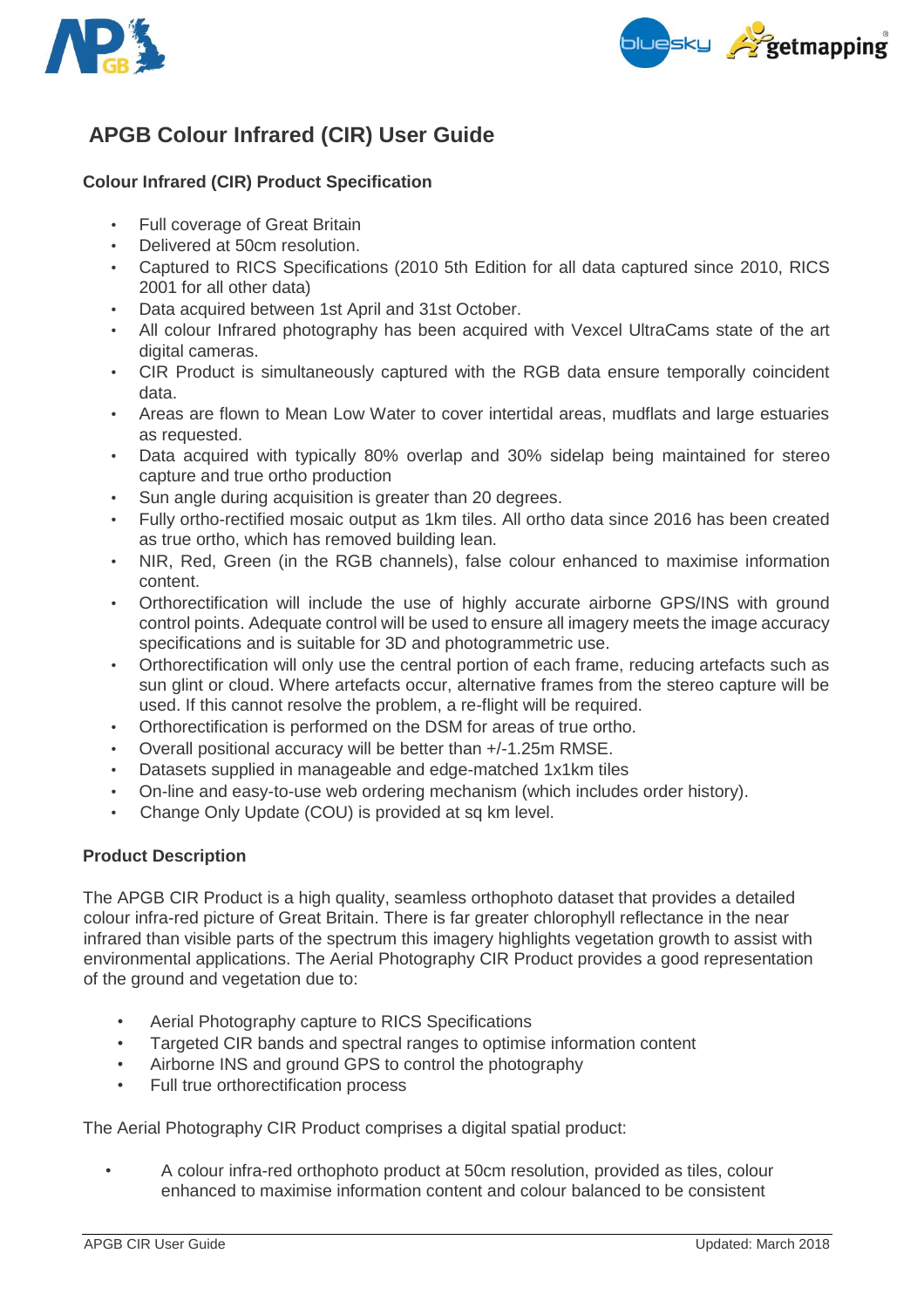



regionally. This product allows digital viewing in mono mode, for mono-plotting, data extraction and production of vegetation indices.

The product comprises 3 bands as follows:

| Band    | <b>Description</b>  | <b>Spectral Range</b> |
|---------|---------------------|-----------------------|
| NIRF18A | Near Infrared (NIR) | 690-1000nm            |
| REDF14A | Red.                | 580-700nm             |
| GRNF16A | Green               | 480-630nm             |

NIR will be displayed on monitors as Red, Red is displayed as Green and Green is displayed as <u>Blue. In the set of the set of the set of the set of the set of the set of the set of the set of the set of the set of the set of the set of the set of the set of the set of the set of the set of the set of the set of the</u>

#### **Applications**

- General cartographic purposes (where the differentiation of vegetation and nonvegetation is important)
- Landcover Mapping
- Habitat/Vegetation Studies
- Greenspace Studies
- Environmental impact studies
- Urban development planning
- Vegetation Encroachment Studies
	- Land management applications for forestry and farming
- Support Government Policy development for European Directives such as:
	- o Water Framework Directive
	- o Environmental Noise Directive
	- o Habitats Directive
	- o Waste Framework, Landfill and Mining Waste Directives
	- o ICZM (Integrated Coastal Zone Mapping) Directives
	- o Nitrates Directive

### **Coordinate System and Datums**

The coordinate system used for the Aerial Photography CIR Product is the British National Grid used by the Ordnance Survey of Great Britain which is based on the OSGB36 geodetic datum and uses the Transverse Mercator projection.

The vertical datum (mean sea level) that is used in the Aerial Photography CIR Product is the Ordnance Survey Newlyn Datum.

More detail on the British National Grid coordinate system and notation can be found on the Ordnance Survey website at: [www.ordnancesurvey.co.uk.](http://www.ordnancesurvey.co.uk/)

### **Data Format**

The CIR Imagery Products can be supplied in a number of data formats which are listed below:

- JPEG
- **GEOTIFF**